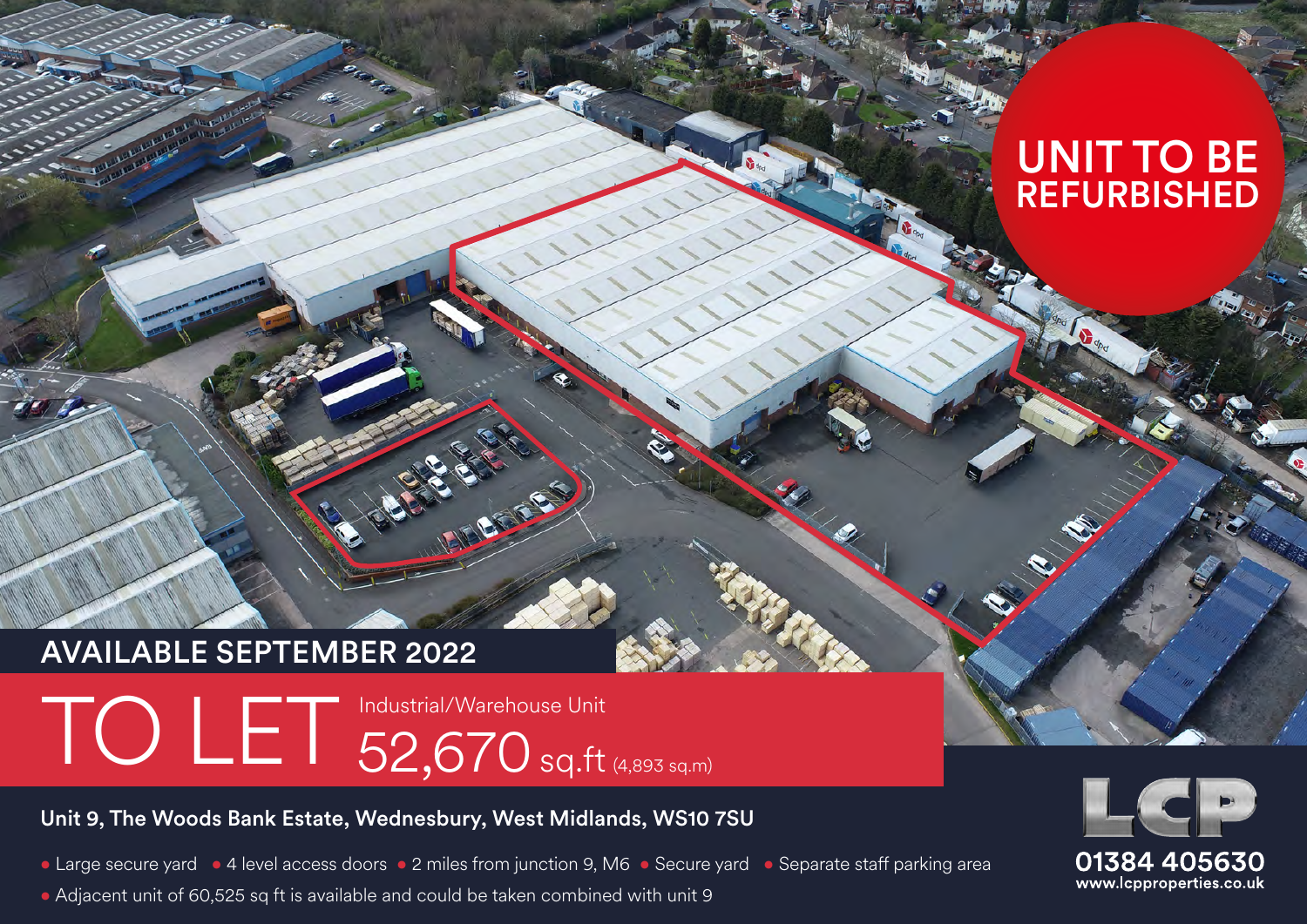# Unit 9, The Woods Bank Estate, Wednesbury, West Midlands, WS10 7SU



Indicative imagery for guidance purpose only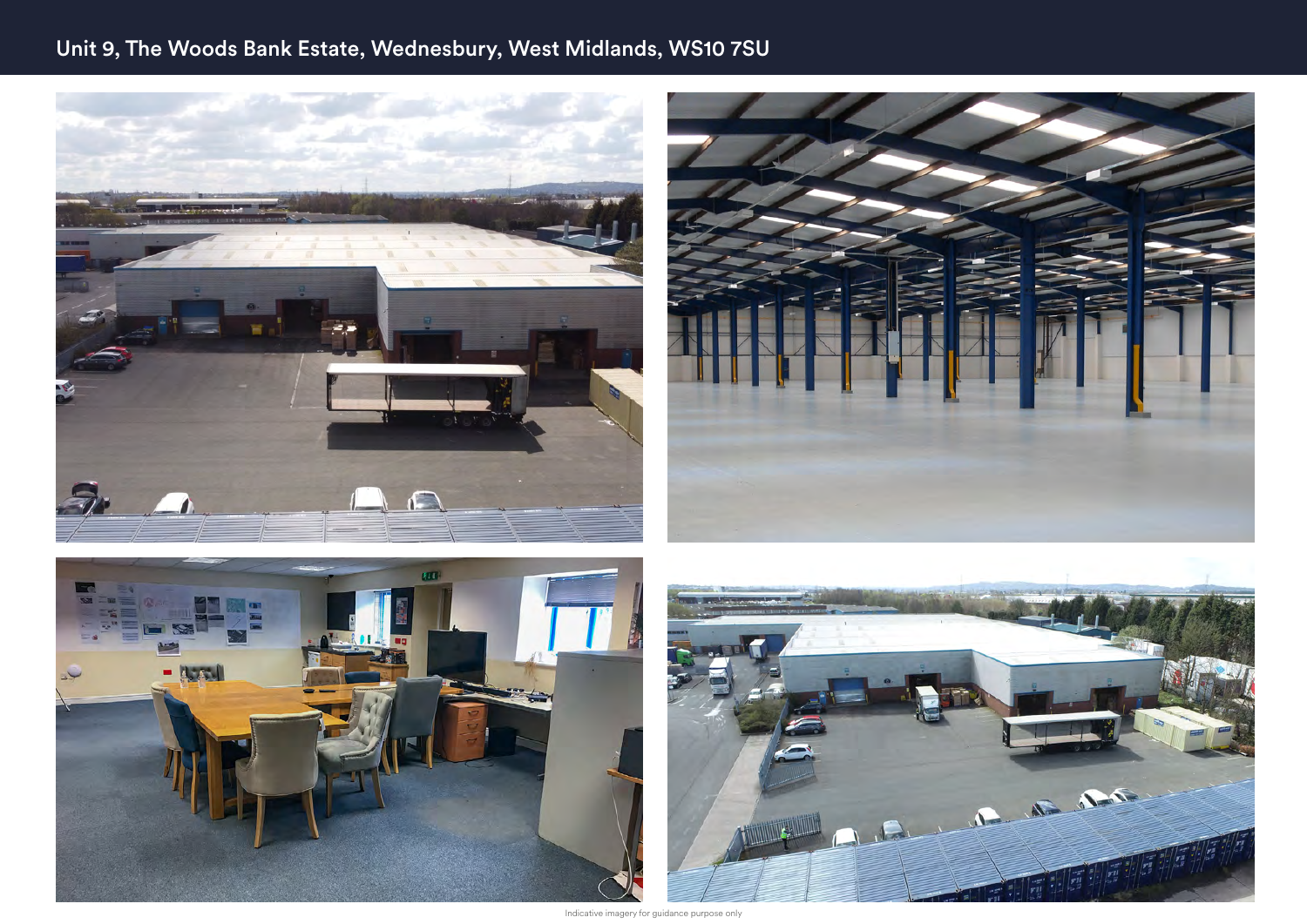

# Location - WS10 7SZ

The property is situated within a well established industrial area on The Woods Bank Estate, Wednesbury. Access is via Woden Road West, which links with Darlaston Road (A462) and the Black Country New Road with easy access to the Motorway network via Junction 9 of the M6.

## Local Distances (Approx.)

| Wednesbury    | 1.5 Miles         |
|---------------|-------------------|
| J9 of the M6  | 2.5 Miles         |
| Walsall       | 4.5 Miles         |
| J1 of the M5  | 5.6 Miles         |
| Wolverhampton | 5.8 Miles         |
| Birmingham    | 11.6 Miles        |
| Coventery     | <b>30.5 Miles</b> |
| Worcester     | <b>33.3 Miles</b> |

Motor Way **A Roads** Junctions and Islands